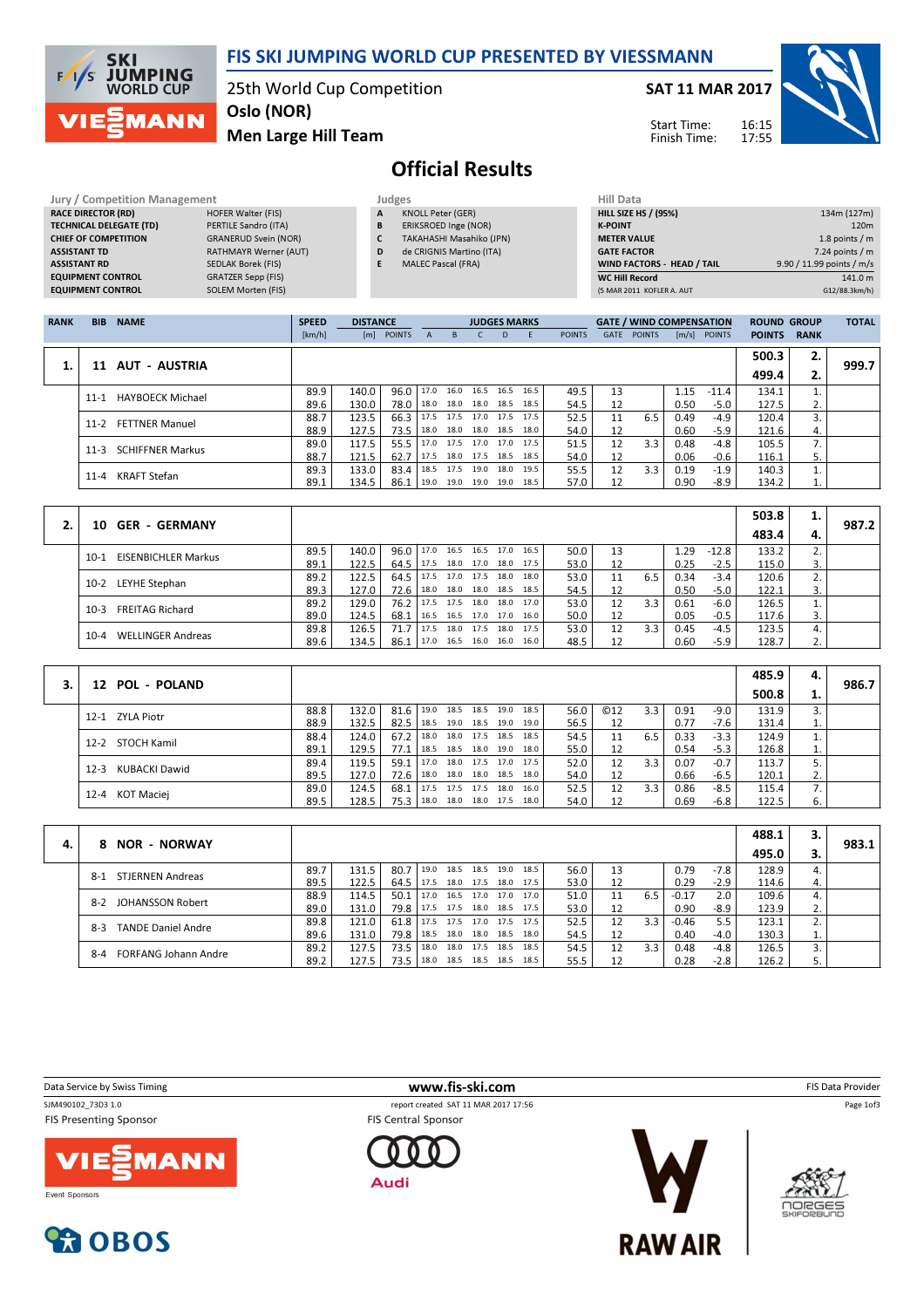

FIS SKI JUMPING WORLD CUP PRESENTED BY VIESSMANN

25th World Cup Competition

SAT 11 MAR 2017

Start Time: Finish Time:



Men Large Hill Team

## Official Results

| <b>RANK</b> | <b>BIB</b> | <b>NAME</b>          | <b>SPEED</b> | <b>DISTANCE</b> |                                 |              |      | <b>JUDGES MARKS</b>      |   |      |               |      | <b>GATE / WIND COMPENSATION</b> |         |                | <b>ROUND GROUP</b> |             | <b>TOTAL</b> |
|-------------|------------|----------------------|--------------|-----------------|---------------------------------|--------------|------|--------------------------|---|------|---------------|------|---------------------------------|---------|----------------|--------------------|-------------|--------------|
|             |            |                      | [km/h]       |                 | [m] POINTS                      | $\mathbf{A}$ | B.   | $\mathsf{C}$             | D | -F   | <b>POINTS</b> | GATE | <b>POINTS</b>                   |         | $[m/s]$ POINTS | <b>POINTS</b>      | <b>RANK</b> |              |
|             |            |                      |              |                 |                                 |              |      |                          |   |      |               |      |                                 |         |                |                    |             |              |
|             |            |                      |              |                 |                                 |              |      |                          |   |      |               |      |                                 |         |                | 434.2              | 6.          |              |
| 5.          |            | <b>JPN - JAPAN</b>   |              |                 |                                 |              |      |                          |   |      |               |      |                                 |         |                | 455.6              | 5.          | 889.8        |
|             | $7 - 1$    | KOBAYASHI Ryoyu      | 89.3         | 120.0           | 60.0   16.5 15.5 17.0 16.5 16.5 |              |      |                          |   |      | 49.5          | 13   |                                 | 1.10    | $-10.9$        | 98.6               | 10.         |              |
|             |            |                      | 88.9         | 116.0           | 52.8                            |              |      | 17.0 16.5 17.5 16.5 17.0 |   |      | 50.5          | 12   |                                 | 0.74    | $-7.3$         | 96.0               | 7.          |              |
|             | $7-2$      | <b>TAKEUCHI Taku</b> | 88.7         | 112.0           | 45.6                            |              |      | 16.5 17.0 17.0 17.0 17.0 |   |      | 51.0          | 11   | 6.5                             | $-0.16$ | 1.9            | 105.0              |             |              |
|             |            |                      | 89.1         | 125.0           | 69.0                            |              |      | 18.0 18.5 18.0 18.5 18.0 |   |      | 54.5          | 12   |                                 | 0.94    | $-9.3$         | 114.2              | 5.          |              |
|             | 7-3        | KASAI Noriaki        | 89.0         | 122.5           | 64.5                            |              |      | 17.5 18.0 18.0 18.0      |   | 18.5 | 54.0          | 12   | 3.3                             | 0.80    | $-7.9$         | 113.9              |             |              |
|             |            |                      | 88.9         | 122.5           | 64.5                            |              |      | 17.5 17.5 18.0 18.0 18.0 |   |      | 53.5          | 12   |                                 | 0.10    | $-1.0$         | 117.0              | 4.          |              |
|             |            | 7-4 ITO Daiki        | 89.4         | 121.5           | 62.7                            | 17.5         | 18.0 | 18.0 17.5                |   | 18.0 | 53.5          | 12   | 3.3                             | 0.28    | $-2.8$         | 116.7              | 6.          |              |
|             |            |                      | 89.2         | 129.0           | 76.2                            |              |      | 18.0 18.0 18.5 18.5 18.5 |   |      | 55.0          | 12   |                                 | 0.28    | $-2.8$         | 128.4              | 4.          |              |
|             |            |                      |              |                 |                                 |              |      |                          |   |      |               |      |                                 |         |                |                    |             |              |

| 6. | 9 SLO - SLOVENIA              |      |       |      |                          |      |      |                |      |      |    |     |      |         | 446.0 | 5. | 868.7 |
|----|-------------------------------|------|-------|------|--------------------------|------|------|----------------|------|------|----|-----|------|---------|-------|----|-------|
|    |                               |      |       |      |                          |      |      |                |      |      |    |     |      |         | 422.7 | 6. |       |
|    | DEZMAN Nejc<br>$9-1$          | 89.2 | 127.5 | 73.5 | 18.0                     | 18.0 | 18.0 | 18.5           | 18.0 | 54.0 | 13 |     | 1.24 | $-12.3$ | 115.2 |    |       |
|    |                               | 88.7 | 120.5 | 60.9 | 17.0 17.0                |      | 17.5 | 18.0 17.0      |      | 51.5 | 12 |     | 0.88 | $-8.7$  | 103.7 |    |       |
|    | <b>BARTOL Tilen</b><br>$9-2$  | 87.9 | 113.5 | 48.3 | 16.5 16.5                |      |      | 17.0 17.0 17.0 |      | 50.5 |    | 6.5 | 0.29 | $-2.9$  | 102.4 | ь. |       |
|    |                               | 88.1 | 113.5 | 48.3 | 16.5 16.5                |      |      | 17.0 16.5 16.5 |      | 49.5 |    |     | 0.28 | $-2.8$  | 95.0  | 7. |       |
|    | DAMJAN Jernej<br>9-3          | 88.7 | 114.5 | 50.1 | 17.0 17.0                |      |      | 17.5 17.0 17.0 |      | 51.0 | 12 | 3.3 | 0.68 | $-6.7$  | 97.7  | 8. |       |
|    |                               | 88.5 | 113.0 | 47.4 | 17.0 16.5 17.0 17.0 16.5 |      |      |                |      | 50.5 |    |     | 0.25 | $-2.5$  | 95.4  | 8. |       |
|    | <b>PREVC Peter</b><br>$9 - 4$ | 89.0 | 130.0 | 78.0 | 18.0                     | 17.5 | 17.0 | 18.5           | 17.0 | 52.5 | 12 | 3.3 | 0.31 | $-3.1$  | 130.7 |    |       |
|    |                               | 89.2 | 132.0 | 81.6 | 18.5 18.5                |      |      | 18.0 18.5 18.5 |      | 55.5 |    |     | 0.86 | $-8.5$  | 128.6 |    |       |

| 6 CZE - CZECH REPUBLIC       |      |       |                   |                          |      |                |      |      |    |     |      |         | 425.4 | 7. | 843.7 |
|------------------------------|------|-------|-------------------|--------------------------|------|----------------|------|------|----|-----|------|---------|-------|----|-------|
|                              |      |       |                   |                          |      |                |      |      |    |     |      |         | 418.3 |    |       |
| <b>POLASEK Viktor</b><br>6-1 | 89.1 | 116.0 | 52.8 17.0         |                          | 17.0 | 17.0 16.5      | 17.0 | 51.0 | 13 |     | 0.41 | $-4.1$  | 99.7  | 9. |       |
|                              | 88.4 | 116.0 | 52.8              | 17.0 17.0 17.5 17.5 17.0 |      |                |      | 51.5 |    |     | 0.66 | $-6.5$  | 97.8  | 6. |       |
| 6-2 STURSA Voitech           | 88.4 | 112.0 | 45.6              | 16.5                     |      | 16.5 17.0 16.5 | 17.0 | 50.0 | 11 | 6.5 | 0.35 | $-3.5$  | 98.6  |    |       |
|                              | 88.4 | 118.0 | 56.4              | 17.0                     |      | 17.5 17.5 17.0 | 17.0 | 51.5 |    |     | .08  | $-10.7$ | 97.2  | 6. |       |
| JANDA Jakub<br>$6 - 3$       | 88.9 | 125.0 | 69.0              | 16.0                     | 16.0 | 17.0 16.5      | 16.0 | 48.5 | 12 | 3.3 | 0.57 | $-5.6$  | 115.2 |    |       |
|                              | 88.9 | 120.5 | 60.9 <sub>1</sub> | 17.5                     |      | 18.0 17.5 17.5 | 17.5 | 52.5 |    |     | 0.63 | $-6.2$  | 107.2 |    |       |
| KOUDELKA Roman<br>$6 - 4$    | 89.2 | 124.0 | 67.2              | 17.0                     | 16.5 | 17.0 17.5      | 16.5 | 50.5 | 12 | 3.3 | 0.92 | $-9.1$  | 111.9 | 8. |       |
|                              | 89.2 | 126.0 | 70.8 l            | 18.0                     | 18.0 | 18.0 18.5      | 18.0 | 54.0 |    |     | 0.88 | $-8.7$  | 116.1 | 8. |       |

|    |                                |      |       |      |      |      |                |                     |      |      |    |     |      |        | 400.1 | 8.  |       |
|----|--------------------------------|------|-------|------|------|------|----------------|---------------------|------|------|----|-----|------|--------|-------|-----|-------|
| 8. | 4 SUI - SWITZERLAND            |      |       |      |      |      |                |                     |      |      |    |     |      |        | 402.2 | 8.  | 802.3 |
|    | DESCHWANDEN Gregor<br>$4-1$    | 88.5 | 112.0 | 45.6 | 16.5 | 16.5 | 16.5 17.0      |                     | 16.5 | 49.5 | 13 |     | 0.01 | $-0.1$ | 95.0  |     |       |
|    |                                | 88.5 | 114.5 | 50.1 | 17.0 |      |                | 17.0 17.0 17.0      | 17.0 | 51.0 | 12 |     | 0.62 | $-6.1$ | 95.0  | 8.  |       |
|    | SCHULER Andreas<br>$4 - 2$     | 88.5 | 109.0 | 40.2 | 16.5 | 16.5 | 16.0           | 16.5                | 16.5 | 49.5 | 11 | 6.5 | 0.81 | $-8.0$ | 88.2  | 10. |       |
|    |                                | 88.7 | 105.5 | 33.9 | 16.5 |      |                | 16.0 16.0 15.5 16.0 |      | 48.0 | 12 |     | 0.38 | $-3.8$ | 78.1  | 8.  |       |
|    | PEIER Killian<br>$4 - 3$       | 89.3 | 114.0 | 49.2 | 17.0 |      | 17.0 17.0 17.5 |                     | 17.0 | 51.0 | 12 | 3.3 | 0.70 | -6.9   | 96.6  | 9.  |       |
|    |                                | 89.2 | 123.0 | 65.4 | 18.0 |      |                | 18.0 18.0 18.5 18.0 |      | 54.0 | 12 |     | 0.69 | -6.8   | 112.6 | 6.  |       |
|    | <b>AMMANN Simon</b><br>$4 - 4$ | 89.0 | 126.5 | 71.7 | 16.5 |      | 16.0 15.5 16.0 |                     | 16.5 | 48.5 | 12 | 3.3 | 0.32 | $-3.2$ | 120.3 |     |       |
|    |                                | 88.7 | 123.0 | 65.4 | 17.5 |      |                | 17.0 17.0 17.5 17.5 |      | 52.0 | 12 |     | 0.09 | $-0.9$ | 116.5 | 7.  |       |

### not qualified for 2nd round

 $\overline{\phantom{a}}$ 

| <b>FIN</b><br><b>FINLAND</b>   |      |       |           |      |      |      |                     |      |      |     |      |        | 394.1 |     | 394.1 |
|--------------------------------|------|-------|-----------|------|------|------|---------------------|------|------|-----|------|--------|-------|-----|-------|
| MAEAETTAE Jarkko<br>$5-1$      | 89.5 | 120.0 | 60.0 17.5 |      |      |      | 17.0 17.5 17.5 17.5 |      | 52.5 |     | 0.86 | $-8.5$ | 104.0 |     |       |
| <b>LARINTO Ville</b><br>$5-2$  | 88.9 | 106.0 | 34.8 16.0 |      |      |      | 16.0 16.5 16.5 16.5 |      | 49.0 | 6.5 | 0.02 | $-0.2$ | 90.1  |     |       |
| $5-3$<br>AALTO Antti           | 89.2 | 122.0 | 63.6      | 16.5 | 15.5 | 16.0 | 16.5                | 17.0 | 49.0 | 3.3 | 0.81 | $-8.0$ | 107.9 | υ.  |       |
| <b>AHONEN Janne</b><br>$5 - 4$ | 89.5 | 112.5 | 46.5      | 16.5 | 16.0 | 16.5 | 16.5                | 16.5 | 49.5 | 3.3 | 0.73 | $-7.2$ | 92.1  | 10. |       |

| 10. | <b>ITALY</b><br><b>ITA</b>            |      |       |      |      |           |      |              |      |          |     |      |         | 380.2 | 10      | 380.2 |
|-----|---------------------------------------|------|-------|------|------|-----------|------|--------------|------|----------|-----|------|---------|-------|---------|-------|
|     | <b>INSAM Alex</b><br>$2 - 1$          | 89.1 | 122.0 | 63.6 | 17.5 | 17.0 17.0 |      | 18.0<br>17.0 |      | <b></b>  |     | 0.30 | $-3.0$  | 112.1 |         |       |
|     | <b>DELLASEGA Roberto</b><br>$2 - 2$   | 88.5 | 98.0  | 20.4 | 15.5 | 15.5      | 16.0 | 16.0<br>16.0 | 47.5 | . .      | 6.5 | 0.41 | $-4.1$  | 70.3  | <b></b> |       |
|     | <b>COLLOREDO Sebastian</b><br>$2 - 3$ | 88.5 | 112.5 | 46.5 | 16.5 | 16.5 17.0 |      | 17.0<br>17.0 | 50.5 | <b>I</b> | 3.3 | 0.57 | $-5.6$  | 94.7  | 10.     |       |
|     | BRESADOLA Davide<br>$7 - 4$           | 88.7 | 120.0 | 60.0 | 17.0 | 17.0 17.0 |      | 17.5<br>17.0 | 51.0 |          |     | 13   | $-11.2$ | 103.1 |         |       |

Data Service by Swiss Timing **WWW.fis-ski.com** FIS Data Provider<br>
FIS Data Provider<br>
FIS Data Provider
FIS Data Provider
FIS Data Provider
FIS Data Provider
FIS Data Provider
FIS Data Provider
FIS Data Provider
FIS Data Pr report created SAT 11 MAR 2017 17:56 Page 2of3**FIS Presenting Sponsor FIS Central Sponsor** 

Audi